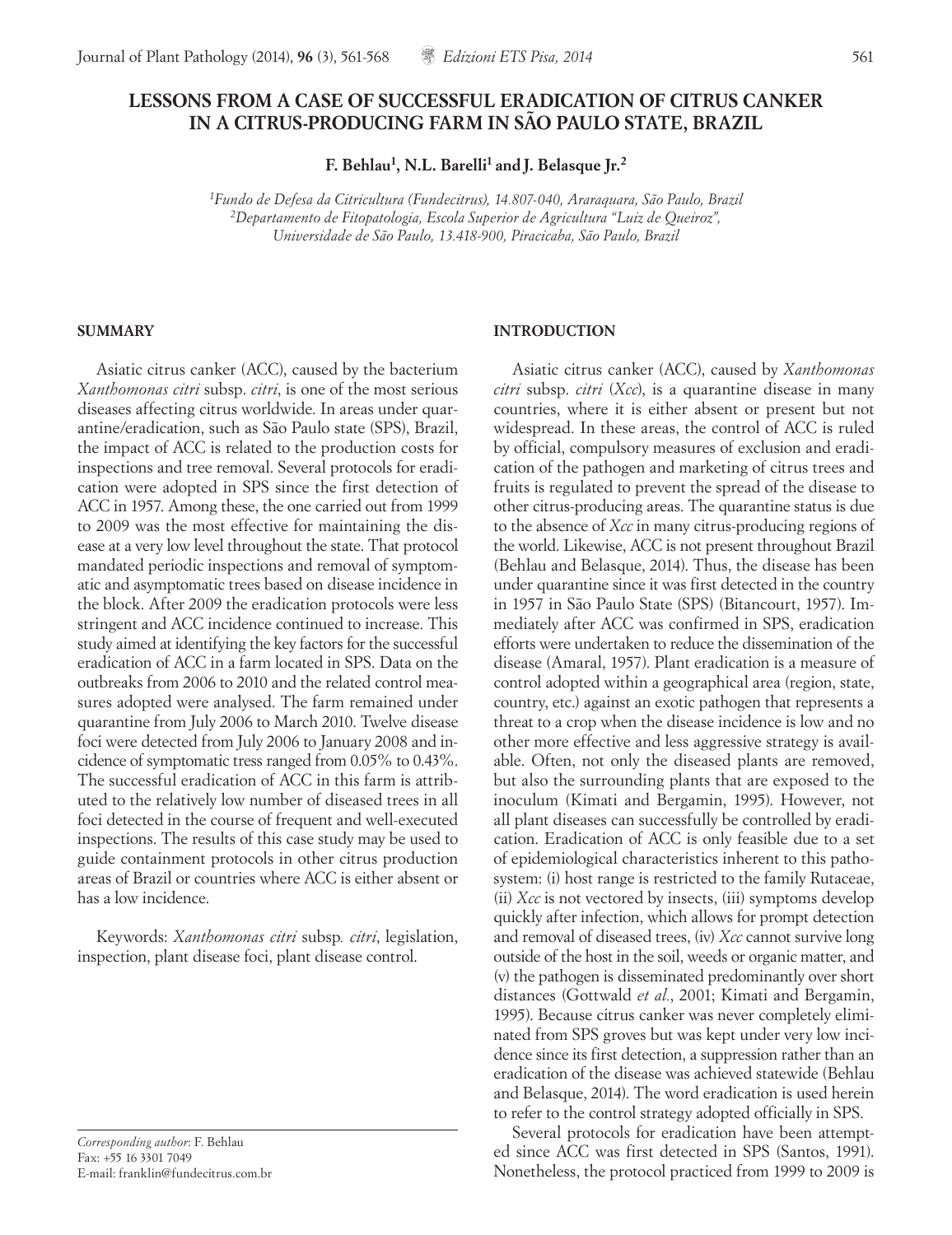considered the most successful program conducted in SPS and the citrus production area of Minas Gerais state called Triângulo Mineiro (Belasque *et al*., 2009, 2010). During that time, the protocol quickly reduced ACC incidence in citrus blocks after an alarming increase in the late 1990's due to the introduction in 1996 of the citrus leafminer (CLM) (*Phyllocnistis citrella*), and maintained the incidence of new outbreaks at very low level (≤ 0.20% of affected blocks) for a decade (Belasque *et al*., 2010).

From 1995 to 1999, SPS legislation mandated the removal of symptomatic trees and those within a 30 m radius from a symptomatic tree (Anonymous, 1995). However, this protocol became less effective in the late 1990's, when the number of symptomatic trees in the state increased and the spatial pattern of diseased trees became less aggregated due to the interaction with CLM (Gimenes-Fernandes *et al*., 2000; Gottwald *et al*., 2007). Removal of trees within the 30 m radius was not as effective for eliminating the disease or reducing its spread as it was before the arrival of CLM. This is mainly due to the fact that CLM wounds increase the likelihood of *Xcc* infection to trees located at a higher distance from the inoculum source, so that the distribution of diseased trees in the foci becomes less aggregated (Jesus Jr. *et al*., 2006; Gimenes-Fernandes *et al*., 2000). Wounds caused by the feeding of CLM larvae on young leaf and stem tissues remain susceptible to *Xcc* infection for longer periods than mechanical wounds (Chagas and Parra, 2000; Jesus Jr. *et al*., 2006; Christiano *et al*., 2007). Moreover, CLM wounds are more easily infected than wounds caused by thorns, wind and trimming when aerosols disperse *Xcc* during rainstorms. Compared to infection through natural openings, 100 to 1000-fold less bacteria are necessary for infection through CLM wounds (Gottwald *et al*., 2002). Thus, despite of not being *Xcc* vector, CLM exacerbates the incidence and severity of ACC (Belasque *et al.*, 2005; Hall *et al.*, 2010; Jesus Jr. *et al*., 2006; Christiano *et al*., 2007).

Analysis of disease distribution within many citrus blocks affected by CLM in SPS revealed that the frequency of satellite foci increased significantly with incidences higher than 0.5% of symptomatic trees (Gottwald *et al*., 2007). Based on this data and the unprecedented increase of ACC incidence in SPS from 1997, a new methodology for eradication was established in June 1999 (Belasque *et al.*, 2010; Gottwald *et al*., 2007; Anonymous, 1999), according to which an entire block was removed when the incidence of symptomatic trees exceeded 0.5%. In blocks with  $0.5\%$  incidence or less, only the symptomatic trees and those within a 30m radius were removed.

In order to quantify the incidence of ACC in SPS in 1999, a statewide survey was undertaken in 10% of the blocks in the citrus-growing areas of the state and Triângulo Mineiro. Inspections and eradications were conducted by Fundecitrus, a private foundation funded by SPS citrus growers and juice industry, which was empowered by an agreement with the State Secretary of Agriculture

(SSA). Although the Triângulo Mineiro is located in Minas Gerais state, this region is part of the SPS citrus industry, thus disease surveys were carried out as in the latter state. For the surveys: (i) one out of every five trees (20%) in a row was inspected in detail; and (ii) the remaining four trees (80%) were inspected continuously. For detailed inspections, surveyors walked slowly around the tree and stopped every two steps in order to scan the canopy thoroughly. For the continuous surveys, the inspectors walked alongside four trees in the row looking at the canopy without stopping until reaching the fifth tree, which was inspected in detail. In 1999, four thousand inspectors worked in the SPS eradication campaign and approximately 2 million trees were removed, which were either symptomatic or located in proximity of symptomatic trees.

In the following years (2000 to 2009), inspections were based on annual surveys, which were conducted in 5% of the citrus blocks, randomly selected within each citrus production region. The surveys in the selected blocks were performed as in 1999 for monitoring ACC dissemination progress and identifying new foci (Massari and Belasque, 2006). If a symptomatic tree was found during the survey, 100% of the citrus trees in the farm, as well as in the neighboring farms, were inspected in detail in order to detect foci of diseased trees as effectively as possible and remove them accordingly. If incidence of symptomatic trees in a citrus block was  $\leq 0.5\%$ , infected trees and those within a 30 m radius were removed; if incidence were >0.5%, the entire block was eliminated. Subsequently, a series of detailed inspections were undertaken to monitor the affected blocks as follows: (i) two 30-day-interval inspections by two teams each; (ii) two 60-day-interval inspections by two teams each; and (iii) as many as necessary 90-day-interval inspections by one team each until fulfilling two years of quarantine after the last detection. After this requirement was met, the grower was allowed to replant the block with citrus. During these inspections if incidence of diseased trees in the blocks was >0.5%, the entire block was eliminated. But if incidence was ≤0.5%, only the symptomatic trees were eliminated and the inspection cycle was started again. Therefore, the 30m radius rule for eradication was only applied at first detection of the disease in blocks with  $\leq 0.5\%$  incidence. Additionally, all nurseries, and urban areas and non-commercial citrus groves in the most affected areas throughout the state were regularly inspected for removal of inoculum sources (Massari and Belasque, 2006; Anonymous, 1999).

This protocol was used until June 2009, when the eradication program in SPS was modified by Resolution SAA 43, which revived the guidelines used from the mid to late 1990s, in which the symptomatic trees and only the trees within a 30m radius from an infected tree were eliminated, irrespective of the incidence of the disease in the block (Behlau and Belasque, 2014; Belasque *et al.*, 2010). As the new regulation was less stringent and a greater number of inspectors would be required to keep the ACC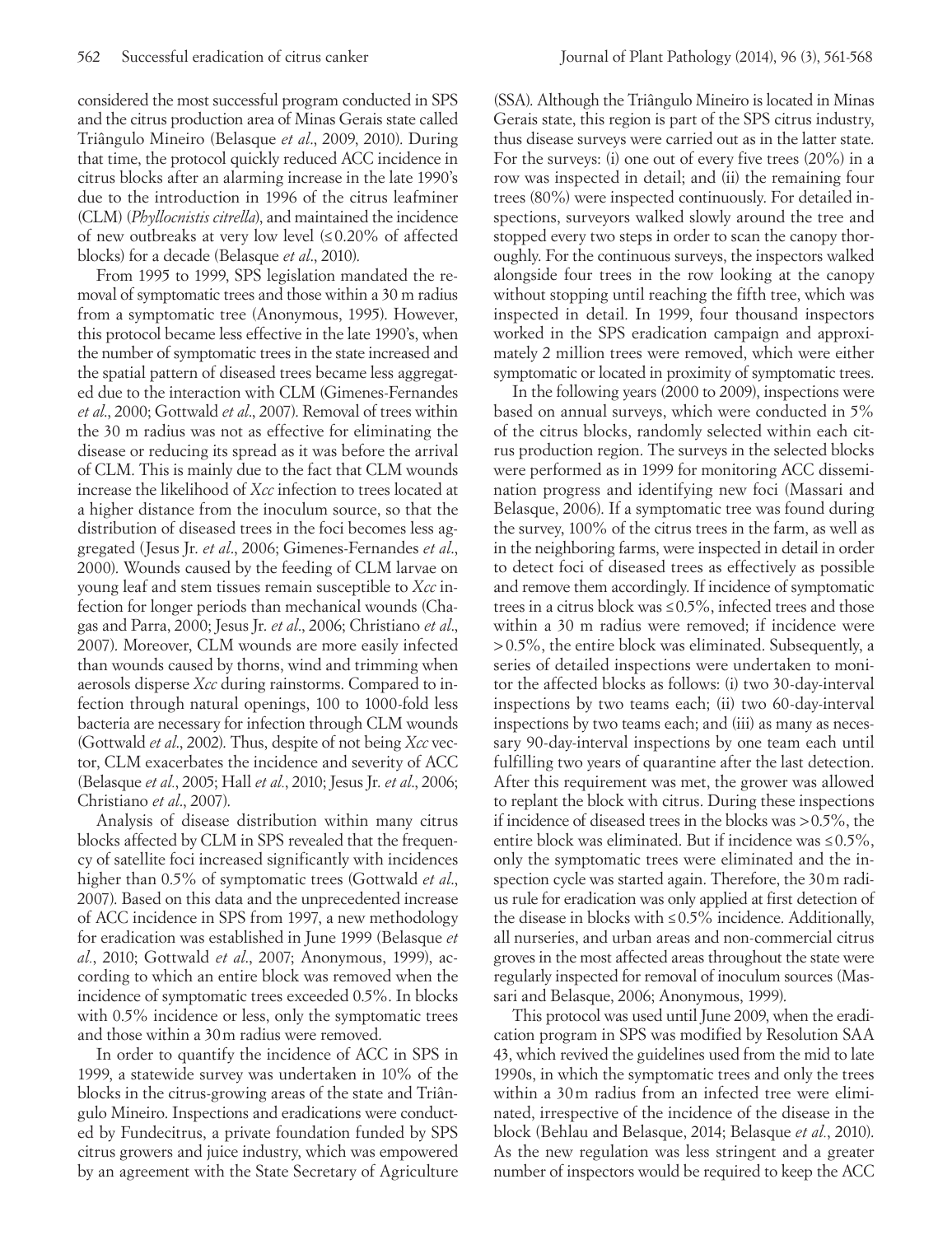incidence at low levels, the change led to the termination of the agreement between the SSA and Fundecitrus in January 2010. Since then, large scale inspections ended and disease eradication became the grower's responsibility with oversight by the SSA. The impact on the incidence of new ACC outbreaks was immediate. In the years following the change in the protocol the incidence of blocks with ACC went from 0.14% in 2009, to 0.44% in 2010, 0.99% in 2011, and 1.39% in 2012 (Behlau and Belasque, 2014; Belasque *et al.*, 2010). In October 2013 the protocol was modified once again by Resolution SSA 147 and became even less rigorous. This resolution mandates that: (i) the trees located up to 30m from the focus no longer need to be removed but sprayed with copper, (ii) only symptomatic trees are removed when disease is found; (iii) groves are inspected for ACC every three months, and (iv) growers submit semiannual reports to SSA listing the inspections and information on disease detection (Behlau and Belasque, 2014).

The recent changes in the methodology of eradication of ACC in SPS will likely result in a continue disease increase statewide which will probably discourage growers from further eradication efforts. Thus, for providing relevant information to citrus growers that choose to continue ACC suppression, this document reports a successful case of ACC eradication in a farm located in southern SPS and identifies the factors that were important to this aim. The study illustrates the history of ACC outbreaks and the measures adopted in a citrus-growing farm from the first detection of ACC until complete eradication of the disease was achieved. The case presented here may be useful for other citrus production areas in Brazil and countries where no ACC occurs or its incidence is at a low level, to decide whether eradication is the most effective and economical approach for disease control.

#### **MATERIALS AND METHODS**

**Farm information.** The case study was conducted in a citrus-growing farm named Quatro Irmãs, located in the municipality of Águas de Santa Bárbara, South SPS (longitude: 22º 52' 51" S, latitude: 49º 14' 20"O, altitude de 634m a.s.l.). The climate of the region is highland tropical, with well-defined winter and summer seasons and average annual temperatures ranging from 15 to 28°C. Heat peaks in the summer are moderated by afternoon storms. The winter is dry and the average annual precipitation is 1,350mm (Setzer, 1966).

The citrus-growing area in the farm consisted of 54,147 trees divided into 27 blocks, which were planted in 2003, 2004, and 2006 at a spacing of  $7.0 \times 3.5$  m. Citrus blocks comprised sweet oranges (*Citrus sinensis*) cvs. Folha Murcha, Natal, Charmutt, Valencia and Lima Verde, and Murcott tangor (*C. reticulata* x *C. sinensis*) grafted on different rootstocks (Table 1). Fruit production was intended

**Table 1.** Citrus blocks cultivated in the studied farm from 2004 to 2010.

| Block<br>ID <sup>a</sup> |           |              |                       |                     |
|--------------------------|-----------|--------------|-----------------------|---------------------|
|                          | No. trees | Scionb       | Cultivar<br>Rootstock | Year of<br>planting |
| 1 A                      | 2200      | Folha Murcha | Rangpur Lime          | 2003                |
| 1B                       | 2132      | Folha Murcha | Rangpur Lime          | 2003                |
| 2A                       | 2217      | Natal        | Swingle Citrumelo     | 2003                |
| 2B                       | 2054      | Natal        | Swingle Citrumelo     | 2003                |
| 3A                       | 2678      | Charmut      | Rangpur Lime          | 2004                |
| 4A                       | 2598      | Charmut      | Rangpur Lime          | 2004                |
| 5A                       | 2107      | Valência     | Cleopatra Tangerine   | 2003                |
| 5B                       | 2064      | Valência     | Cleopatra Tangerine   | 2003                |
| 6A                       | 2186      | Charmut      | Swingle Citrumelo     | 2004                |
| 6 <sub>B</sub>           | 2021      | Charmut      | Swingle Citrumelo     | 2004                |
| 7A                       | 2519      | Valencia     | Cleopatra Tangerine   | 2004                |
| 8A                       | 1750      | Valencia     | Cleopatra Tangerine   | 2004                |
| 8 <sub>B</sub>           | 1821      | Valencia     | Cleopatra Tangerine   | 2004                |
| 9Α                       | 913       | Folha Murcha | Rangpur Lime          | 2003                |
| 10A                      | 2216      | Murcott      | Rangpur Lime          | 2004                |
| 11A                      | 2370      | Valencia     | Swingle Citrumelo     | 2004                |
| 12A                      | 2651      | Lima Verde   | Rangpur Lime          | 2004                |
| 13A                      | 1349      | Murcott      | Rangpur Lime          | 2003                |
| 14A                      | 912       | Pera Rio     | Sunki Tangerine       | 2004                |
| 15A                      | 2140      | Pera Rio     | Sunki Tangerine       | 2004                |
| 16A                      | 1864      | Pera Rio     | Sunki Tangerine       | 2004                |
| 16 <sub>B</sub>          | 1986      | Pera Rio     | Sunki Tangerine       | 2004                |
| 17A                      | 1696      | Pera Rio     | Sunki Tangerine       | 2004                |
| 17B                      | 1610      | Pera Rio     | Sunki Tangerine       | 2004                |
| 18A                      | 2340      | Pera Rio     | Sunki Tangerine       | 2004                |
| 18 <sub>B</sub>          | 2335      | Pera Rio     | Sunki Tangerine       | 2004                |
| 19                       | 1418      | Pera Rio     | Rangpur Lime          | 2006                |

a ID, identification;

b Except for cv. Murcott, which is a tangor (*Citrus reticulata* x *C. sinensis*), all others are sweet orange (*C. sinensis*) cultivars

for domestic fresh market. The farm as well as the region where it is located had no previous records of ACC detection, which made the area an ideal location for this study.

Besides the inspections, other measures were practiced to prevent introduction of ACC or its further dissemination within the citrus blocks, including use of dedicated harvesting equipment and restricted access of vehicles and people to the farm. No copper sprays were carried out for ACC suppression.

**Inspection and eradication of ACC.** From 2004 to 2006, three to four of 27 blocks were randomly selected each year at Quatro Irmãs farm for inspection by the annual survey program conducted by Fundecitrus. In January 2006, ACC was detected in a farm adjacent to Quatro Irmãs during the annual survey program conducted by Fundecitrus. At that time, when the disease was discovered in a given property in SPS, the neighboring citrus farms were 100% inspected, irrespective of the annual survey. Thus, inspections were also performed throughout the Quatro Irmãs farm from July to August 2006, which led to the first discovery of the disease. From 2006 to 2010, inspections and eradication methods used followed the guidelines in which every disease positive block was visited systematically until there was no further detection of ACC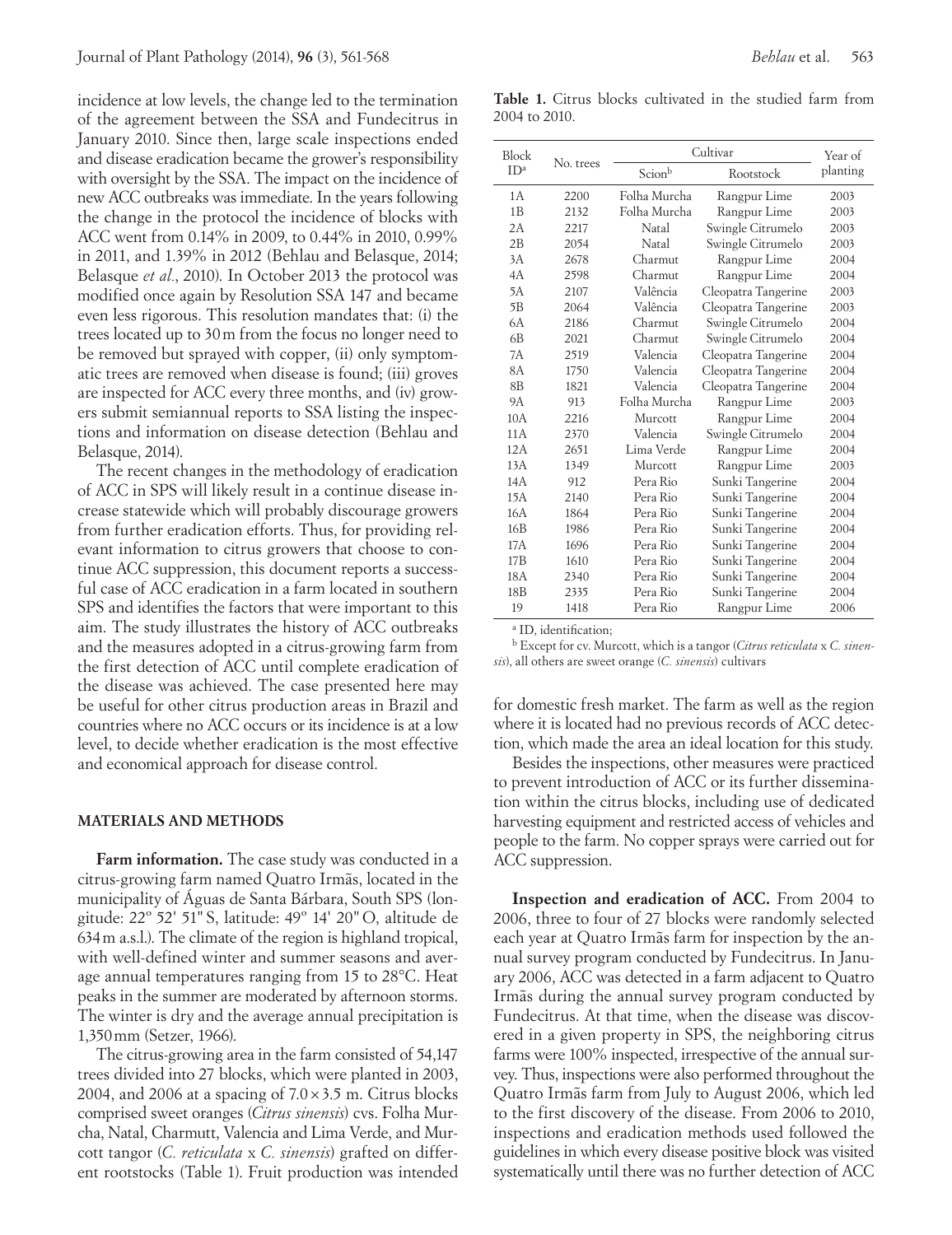

**Fig. 1.** History of inspections performed at Quatro Irmãs farm from the first detection to the eradication of the disease.  $(\triangle)$ screening inspection conducted by three teams in each block in all trees to assess incidence of the disease in the block;  $(\diamond)$  30-day interval inspection performed by two teams;  $(\Box)$  60-day interval inspection performed by one team;  $(\bigcirc)$  90-day interval inspection performed by one team. Black and grey symbols indicate date of disease detection and end of quarantine, respectively. Total number of inspections in each block during the studied period is indicated within parentheses at axis *y* after block identification.

as ruled by the official protocol mentioned earlier (Fig. 1 and 2). In affected and non-affected blocks the inspection rates were 100 (performed in detail) and 700 (performed not in detail) trees/day/inspector, respectively. Inspections were carried out by a group of 20 trained scouts from Fundecitrus, who were also in charge of inspecting all citrus farms in that region of SPS.

**Analysis of ACC foci.** ACC outbreaks and eradication measures adopted in the farm were analyzed over time using information on the history of the disease in the region and neighboring farms, and several kinds of data were collected for each focus including date of detection, number of symptomatic trees, reoccurrence of the disease posteradication, number of inspections, quarantine period, location and distance from other foci, and topography (Table 2). Based on the knowledge of ACC epidemiology and prediction of the origin of the inoculum, the most probable reasons for disease reoccurrence were hypothesized.

All ACC findings in the farm were numbered chronologically and designated either as primary focus (PF), for the first detection of the disease in the block, or as a secondary focus (SF), for the subsequent detections in blocks within the two-year quarantine period (Fig. 2). Therefore, all symptomatic trees detected in the same inspection cycle within a block belonged to the same PF or SF regardless the distance between them (Fig. 3).

#### **RESULTS AND DISCUSSION**

The first ACC symptomatic trees were detected in the farm on 21 July 2006, two years after the first blocks were planted (Table 2). During these first series of inspection, six foci designated PF1 to PF6 were found in blocks 18A, 18B, 16B, 10A, 6A and 5B, respectively. The number of trees with symptoms of the disease in these blocks totaled 21 and ranged from 1 to 10 in each block (Fig. 2 and 3A; Table 2). In none of the blocks did the incidence of diseased trees exceed 0.5%. Hence, only the symptomatic trees and those within 30m around the symptomatic trees were removed. Overall, 1,326 trees were removed due to ACC detection in the first six PF (Table 2).

The inspection that led to the first detection of ACC in Quatro Irmãs farm was carreid out after the detection of the disease in a neighboring farm on 24 January 2006. ACC was introduced into the adjacent farm with infected citrus nursery trees. From January to May 2006, ACC outbreaks were observed in 13 nurseries of SPS, which were responsible for disease spreading to many areas where it had never been present before (Massari and Belasque, 2006), including the region of SPS where the farm was located. Over 16,000 trees were removed from the neighboring farm before the disease was last detected on 11 September 2006. Infected nursery trees are a very efficient means of ACC dissemination. After planting in the field, these trees serve as source of inoculum, which is released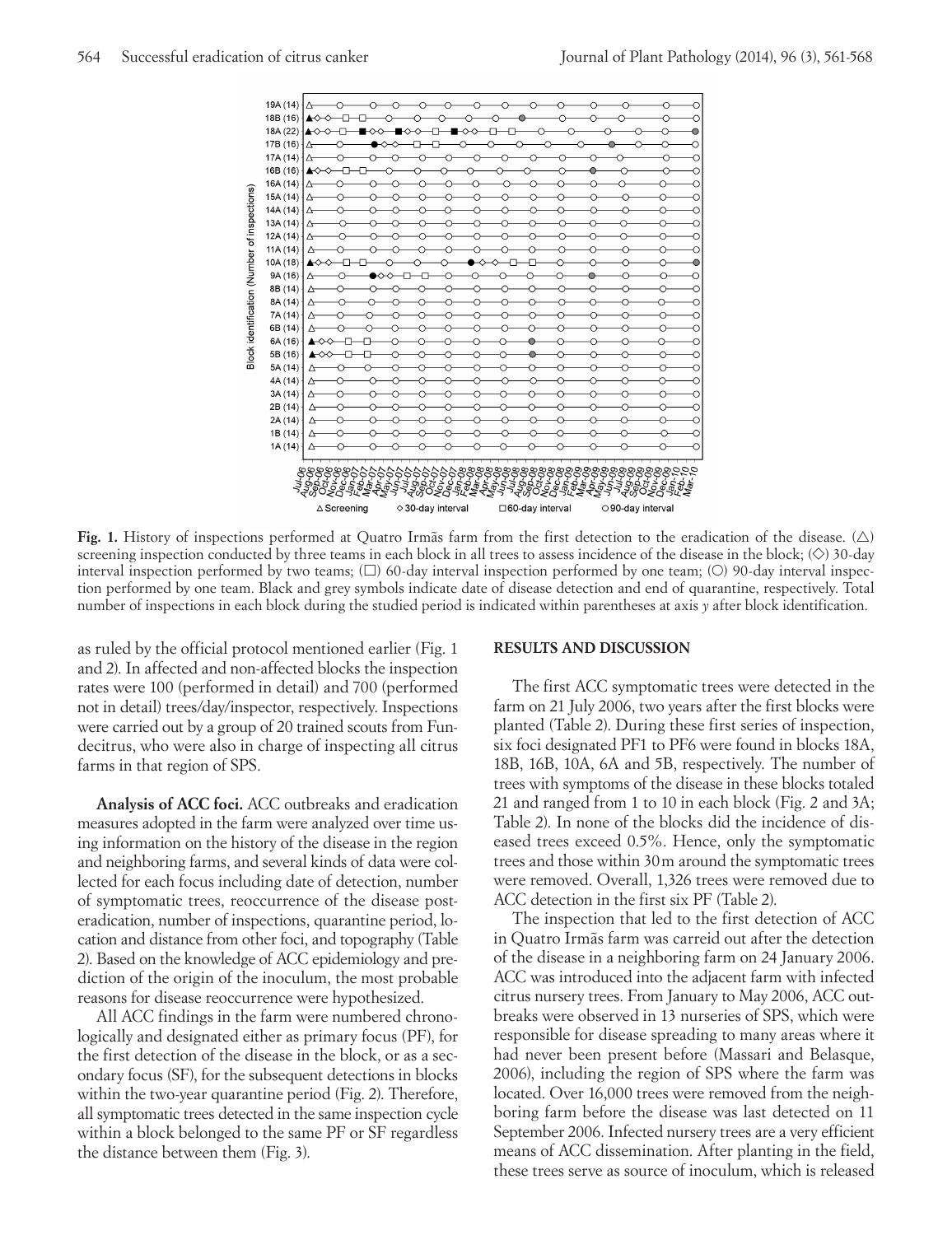

**Fig. 2.** History of primary foci (PF) and secondary foci (SF) of Asiatic citrus canker (ACC) at Quatro Irmãs farm from the first detection to the eradication of the disease.  $(\triangle)$  screening inspection conducted by three teams in each block in all trees to assess incidence of the disease in the block;  $(\Diamond)$  30-day interval inspection performed by two teams;  $(\Box)$  60-day interval inspection performed by one team; (O) 90-day interval inspection performed by one team. Black and grey filled symbols indicate date of disease detection and end of quarantine period in the block, respectively. Numbers below black and grey arrows indicate time in months until resurgence of ACC after eradication and mandatory time in months  $(\geq 2 \text{ years})$  with no detection of ACC after the last finding of the disease within the block, respectively. The sum of these periods is equivalent to the total quarantine period observed. Total number of inspections after the first ACC detection until the end of quarantine is indicated within parentheses at axis *y* after block identification.

from the preexisting lesions in the presence of water and transported to the surround trees by wind during rainstorms (Bock *et al*., 2010; Danós *et al*., 1984; Gottwald *et al*., 1992).

The number of symptomatic trees found in each of the six foci indicated that the disease probably arrived first in block 18A, where 10 trees (PF1) were detected during the first positive inspection (Fig. 2 and 3A; Table 2). This block was exposed to inoculum from the neighboring farm, which was located 600m from the perimeter of the infected block and was set on a hillside facing the inoculum source (Fig. 3B). Usually, after introduction of *Xcc* from the outside source into a grove, ACC foci grows from one or a few initially infected trees and then disperses short distances to adjacent trees or blocks. Thus, the likelihood is that the greater the number of infected trees in a focus, the longer the disease has been present in that area. Moreover, unlike the other PF, symptoms of ACC in PF1 were observed not only on the leaves, but also on fruits and stems. This is another indication that the disease had been introduced at that site prior to other PFs. In areas under quarantine, lesions on fruits and especially on stems are less common and are usually followed by infection after inoculum build-up on the leaves. The remaining foci either originated from PF1, which was located 155, 418, 660, 1410, and 895m from PF2, PF3, PF4, PF5 and PF6, respectively (Fig. 3A, Table 2), or from the inoculum in the neighboring farm where the disease was last detected a month after PF6 discovery.

Six months after the first detections and tree removal, a focus with three diseased trees, SF1, was found in block 18A (Fig. 3A, Table 2). SF1 originated either from PF1, located 60 m away, or from the neighboring farm. Because the inoculum in the neighboring area had been removed five months before the detection of SF1 and the fact that both PF1 and SF1 were located at a relatively short distance, the first possibility is more plausible. As for all SF that resulted an ACC incidence below 0.5% within the block, SF1 was eliminated by burning and removing only the symptomatic trees.

ACC-infected trees were detected again in the farm in two different blocks one month after the detection of SF1. The foci, named PF7 in block 9A and PF8 in block 17B, were detected in blocks with no disease history and contained one and two diseased trees, which resulted in the removal of 99 and 129 trees, respectively (Fig. 3A; Table 2). These were the last PF encountered in the farm. In PF7, the only diseased tree was located immediately adjacent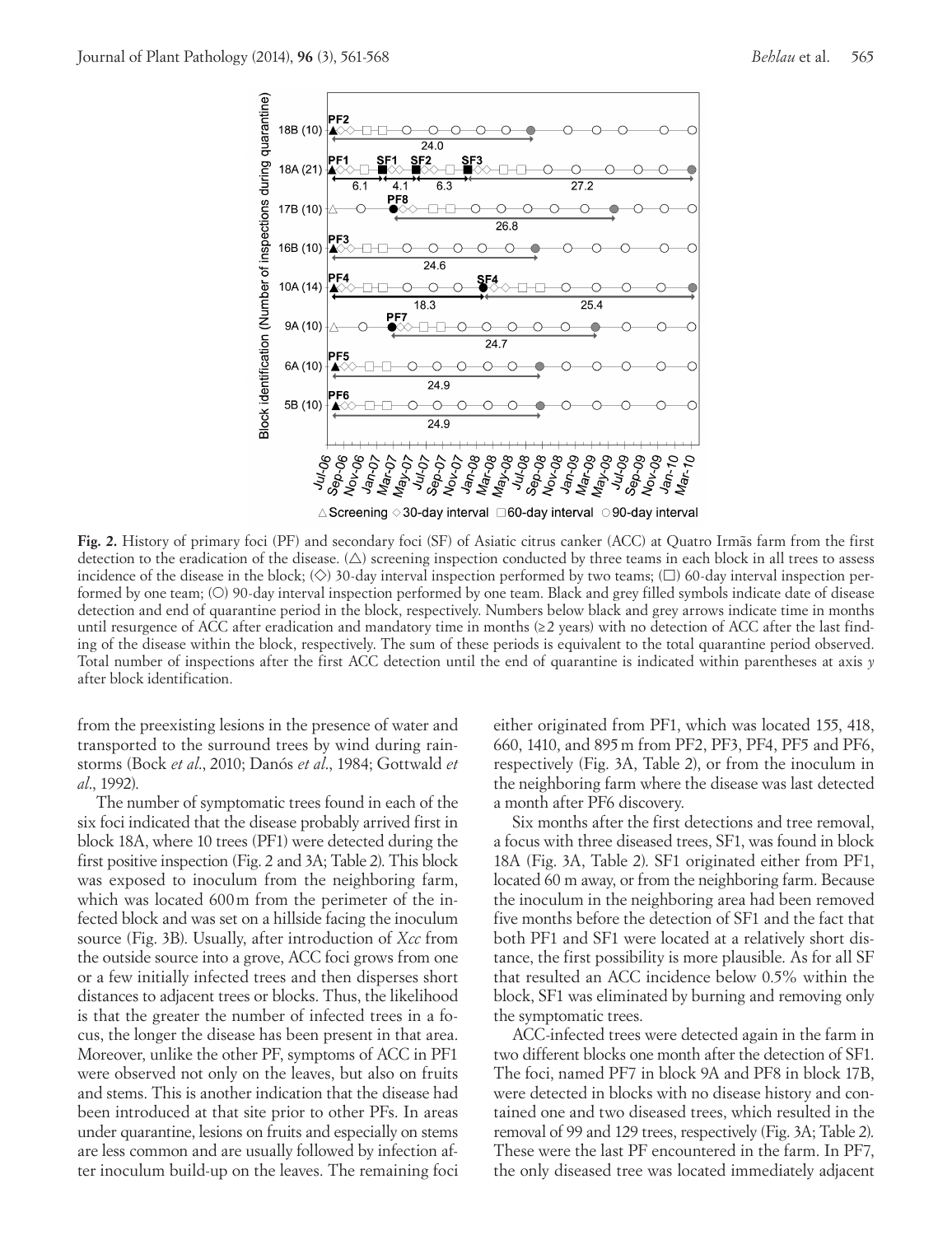

**Fig. 3.** Map of the Quatro Irmãs farm. (A) Location of primary foci (PF) and secondary foci (SF) of Asiatic citrus canker. (B) Topography map. Numbers within shapes indicate block identification. Block 18A is a close-up (dashed squares) to show more precisely the location of SF1, SF2, and SF3. "Neighbor" indicates the location where from the primary inoculum of citrus canker originated and spread to the studied farm.

to an unpaved road that splits the farm (Fig. 3A). As demonstrated elsewhere, the frequent movement of vehicles favors the occurrence of micro-injuries on plant surfaces by abrasion of plant tissue by dust particles, thereby increasing the opportunity for infection (Bock *et al.*, 2012). Possibly, PF7 originated from either PF6 (140m) or PF1 (890m). The first was the closest site to PF7 where ACC had been previously found, while the second contained more symptomatic trees (Fig. 3A; Table 2). Conversely, PF8 was located in block 17B, right next to 18A and only 100m from FP1, which was very likely the source of inoculum (Fig. 3A).

Within approximately 11 months from PF8 detection, three other SFs were found in the farm. SF2 and SF3 were observed in block 18A in June and December 2007 and contained one and two symptomatic trees, respectively (Fig. 3A; Table 2). These trees were located at 44 to 56m from PF1, the most probable inoculum source for these two SFs. SF4, detected in late January 2008, was the last disease finding on the farm (Fig. 3A; Table 2). This focus was located 88m from PF4 in block 10A, where ACC had been detected one and a half years before. Because of this long interval and the fact that PF4 had only one diseased tree, it is more likely that SF4 originated from the SF of PF1, 627m away, which were last detected a month before SF4.

Not coincidently, PF1 was located in the block most affected by ACC in the farm (18A). At first inspection, 10 symptomatic trees were found in PF1, which represents a 0.43% incidence within the block. If two additional infected trees had been found in this inspection, the block would have been completely removed because the incidence of symptomatic trees would have exceeded 0.5%. The relatively high disease incidence in this block substantially increased the time needed for achieving its eradication. Six other diseased trees were detected in block 18A in three different SFs (SF1 to SF3). It took 21 inspections and 43.7 months (foci detection +2-year quarantine period with no disease detection in the block) to eradicate ACC in this block (Table 2). The number of inspections and time needed for eradication in 18A was double that in other affected blocks (except block 10A) where no more than three infected trees were identified at the first positive detection (Fig. 3A; Table 2).

The resurgence of ACC after several inspections and tree removals was very common in the eradication campaign in SPS (Belasque *et al.*, 2010). It has been demonstrated that more than a dozen consecutive inspections conducted by different groups of inspectors are necessary to detect all diseased trees remaining in a block after the 30 m radius eradication (Gimenes-Fernandes *et al*., 2000). However, because inspections are costly and there is no guarantee that all diseased trees are identified, it is not feasible to conduct several concurrent inspections when a focus is found. A more sustainable strategy is to inspect the affected block several times throughout the year with one or few teams in a manner that the diseased trees that are not detected during a given inspection may be found in the subsequent survey cycles.

The reoccurrence of ACC or detection of a SF followed by removal of a PF was more prevalent after CLM became endemic in SPS. Before CLM, ACC dissemination was more aggregated and the 30m eradication radius was relatively effective for removing all infected trees. In the presence of CLM, the reduced effectiveness of the 30 m radius and the increased likelihood that infected trees would escape eradication demanded more frequent inspections for disease elimination (Belasque *et al.*, 2010; Gottwald *et al*., 2007; Jesus Jr. *et al.*, 2006; Christiano *et al.*, 2007).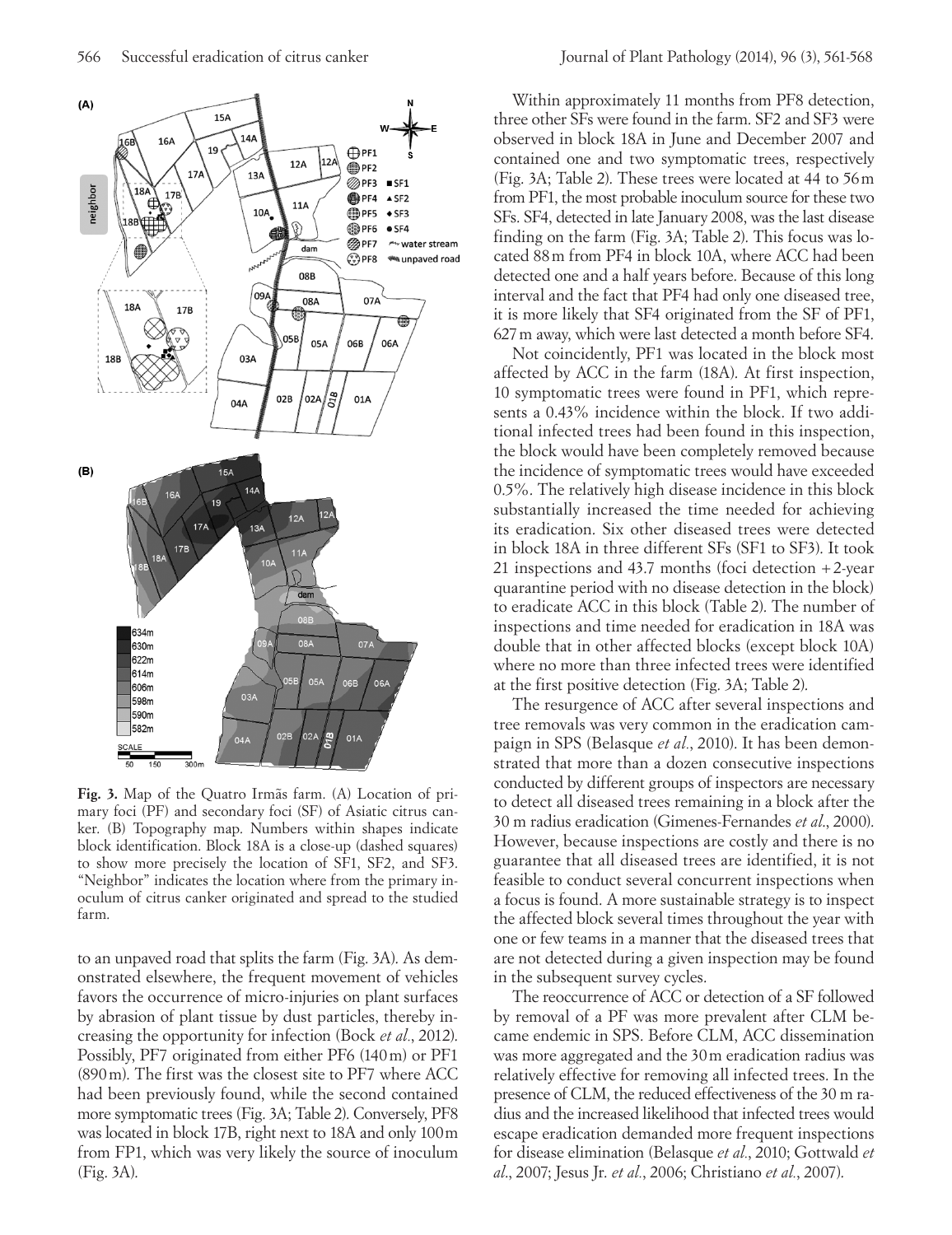**Table 2.** Information on history of Asiatic citrus canker (ACC) outbreaks in affected blocks.

|                          | PF <sup>b</sup>          |                    |                          |                           | SF <sup>c</sup>                         |                          |                          |                          |                           |                      |                                         |                                    |
|--------------------------|--------------------------|--------------------|--------------------------|---------------------------|-----------------------------------------|--------------------------|--------------------------|--------------------------|---------------------------|----------------------|-----------------------------------------|------------------------------------|
| Block<br>ID <sup>a</sup> | Focus<br>ID <sup>a</sup> | Detection<br>date  | No.<br>diseased<br>trees | $\%$<br>diseased<br>trees | No.<br>eradicated<br>trees <sup>d</sup> | Focus<br>ID <sup>a</sup> | Detection<br>date        | No.<br>diseased<br>trees | $\%$<br>diseased<br>trees | End of<br>quarantine | No. inspections<br>during<br>quarantine | Quarantine<br>duration<br>(months) |
| 18A                      | PF1                      | $21/$ Jul/06       | 10                       | 0.43                      | 580                                     | SF <sub>1</sub>          | $24/$ Jan $/07$          | 3                        | 0.17                      | 12/Mar/10            | 21                                      | 43.7                               |
|                          |                          |                    |                          |                           |                                         | SF <sub>2</sub>          | 28/Jun/07                |                          | 0.06                      |                      |                                         |                                    |
|                          |                          |                    |                          |                           |                                         | SF3                      | 05/Dec/07                | $\overline{2}$           | 0.11                      |                      |                                         |                                    |
| 18B                      | PF <sub>2</sub>          | $25/$ Jul/06       | 2                        | 0.09                      | 195                                     | $\overline{\phantom{a}}$ | $\overline{\phantom{a}}$ | $\overline{\phantom{a}}$ | $\sim$                    | $25/$ Jul/08         | 10                                      | 24.0                               |
| 16B                      | PF3                      | $26$ /Jul/06       | $\overline{2}$           | 0.10                      | 145                                     | $\overline{\phantom{a}}$ | $\overline{\phantom{a}}$ |                          | $\overline{\phantom{a}}$  | 11/Aug/08            | 10                                      | 24.6                               |
| 10A                      | PF4                      | 28/Jul/06          | 3                        | 0.14                      | 108                                     | SF <sub>4</sub>          | $31/$ Jan $/08$          |                          | 0.05                      | 15/Mar/10            | 14                                      | 43.7                               |
| 6A                       | PF <sub>5</sub>          | $02/\text{Aug}/06$ |                          | 0.05                      | 137                                     | $\overline{\phantom{a}}$ | $\overline{\phantom{a}}$ | $\overline{\phantom{a}}$ | $\sim$                    | 27/Aug/08            | 10                                      | 24.9                               |
| 5B                       | PF <sub>6</sub>          | 04/Aug/06          | 3                        | 0.15                      | 161                                     | $\overline{\phantom{a}}$ | $\overline{\phantom{a}}$ |                          | $\sim$                    | 29/Aug/08            | 10                                      | 24.9                               |
| 9A                       | PF7                      | 28/Feb/07          |                          | 0.11                      | 99                                      | $\overline{\phantom{a}}$ | $\overline{\phantom{a}}$ |                          | $\sim$                    | 21/Aug/09            | 10                                      | 24.7                               |
| 17B                      | PF <sub>8</sub>          | 05/Mar/07          | 2                        | 0.12                      | 129                                     | $\overline{\phantom{a}}$ |                          |                          |                           | 29/May/09            | 10                                      | 26.8                               |

a ID, identification;

b PF, primary focus, first detection of ACC in a block;

c SF, secondary focus, subsequent detection of ACC in a previously affected block;

<sup>d</sup> For PF, the number of eradicated trees corresponds to the diseased trees and those within 30-m radius surrounding the focus. For SF, the number of eradicated trees is equal to the number of diseased trees. No block was entirely eliminated for exceeding 0.5% of trees with ACC after PF and SF detections.

Overall, the farm remained under quarantine for 3 years and 8 months (from July 2006 to March 2010) (Fig. 3A; Table 2). The relatively small number of diseased trees detected in all foci was a key factor for the successful eradication of ACC in the area. Within an 18-month period (July 2006 to January 2008), eight PF and four SF where detected in the farm with a total of 24 and 7 symptomatic trees, respectively (Table 2). The average number of diseased trees for each PF and SF was 3.0 and 1.8, respectively, and the ACC incidence did not exceed 0.5% in any affected block. Thus, although no block had to be entirely removed, the results observed for block 18A, confirm the importance of the 0.5% threshold for maintaining the ACC incidence of citrus blocks below 0.2% in SPS for a decade (Behlau and Belasque, 2014; Belasque *et al.*, 2010).

The low number of infected trees detected in the farm studied is a consequence of frequent, well-performed inspections and the 30m eradication radius applied in all PF. Usually, the greater the number of diseased trees in a focus, the longer the distance of infected trees from the center of that focus. A low number of diseased trees in a PF increases the probability of eliminating all infected trees by applying the 30m eradication radius (Gimenes-Fernandes *et al.*, 2000). Thus, in spite of the Resolution SSA 147, which since 2013 mandates the eradication of only ACC-infected trees, it is rational to keep removing asymptomatic trees, or even entire blocks, when more than a dozen of infected trees is detected. As presented here, all citrus trees in Quatro Irmãs farm were frequently inspected during almost four years. The average inspections per block and the total number of inspections in the farm were 14.9 (from 14 to 22) and 402, respectively, in the period covered by the eradication program in this farm. Blocks with ACC were inspected from 16 to 22 times (17 inspections per block in average). The frequent inspections of these blocks led to early detection of ACC and successful eradication by applying the 30-m tree removal radius for preventing further spread of *Xcc.*

Besides the exemplary inspections conducted after the disease arrived in the farm, two other actions significantly contributed to the elimination of the disease from Quatro Irmãs: (i) the neighbor farm was promptly inspected and trees removed, preventing further *Xcc* dissemination, and (ii) the inspections of Quatro Irmãs farm began immediately after ACC was found in the neighboring farm and all detected foci were quickly removed.

Successful eradication programs rely on extensive and timely actions by an official agency like Fundecitrus in SPS up to 2010. Although the reasons for the recent changes of the eradication protocol adopted in SPS are not the subject of the present study, it is reasonable to presume that the recent modifications will lead to a dramatic increase in ACC spread in SPS. Since January 2010, inspections for ACC and tree elimination in SPS became the grower´s responsibility. However, the efforts of thousands trained scouts cannot be matched by grower self-inspections. Even in situations where citrus growers are able to afford inspections and eradicate foci the proximity to urban areas and adjacent neighbors with ACC will reduce the efficacy of disease suppression. Furthermore, according to the current legislation in effect since November 2013, growers should conduct one widescreen inspection every three months and, for the first time in the history of SPS eradication program, the elimination of symptomless trees surrounding the diseased ones is no longer mandatory. Instead, trees located up to 30m from the infected ones are to be sprayed with copper bactericides. This protocol could be effective only if conducted with numerous high quality inspections  $(\geq 12/\text{year})$  and elimination of external sources of inoculum. Because these conditions are very unlikely to be met, the present ACC epidemic is expected to continue to spread in SPS.